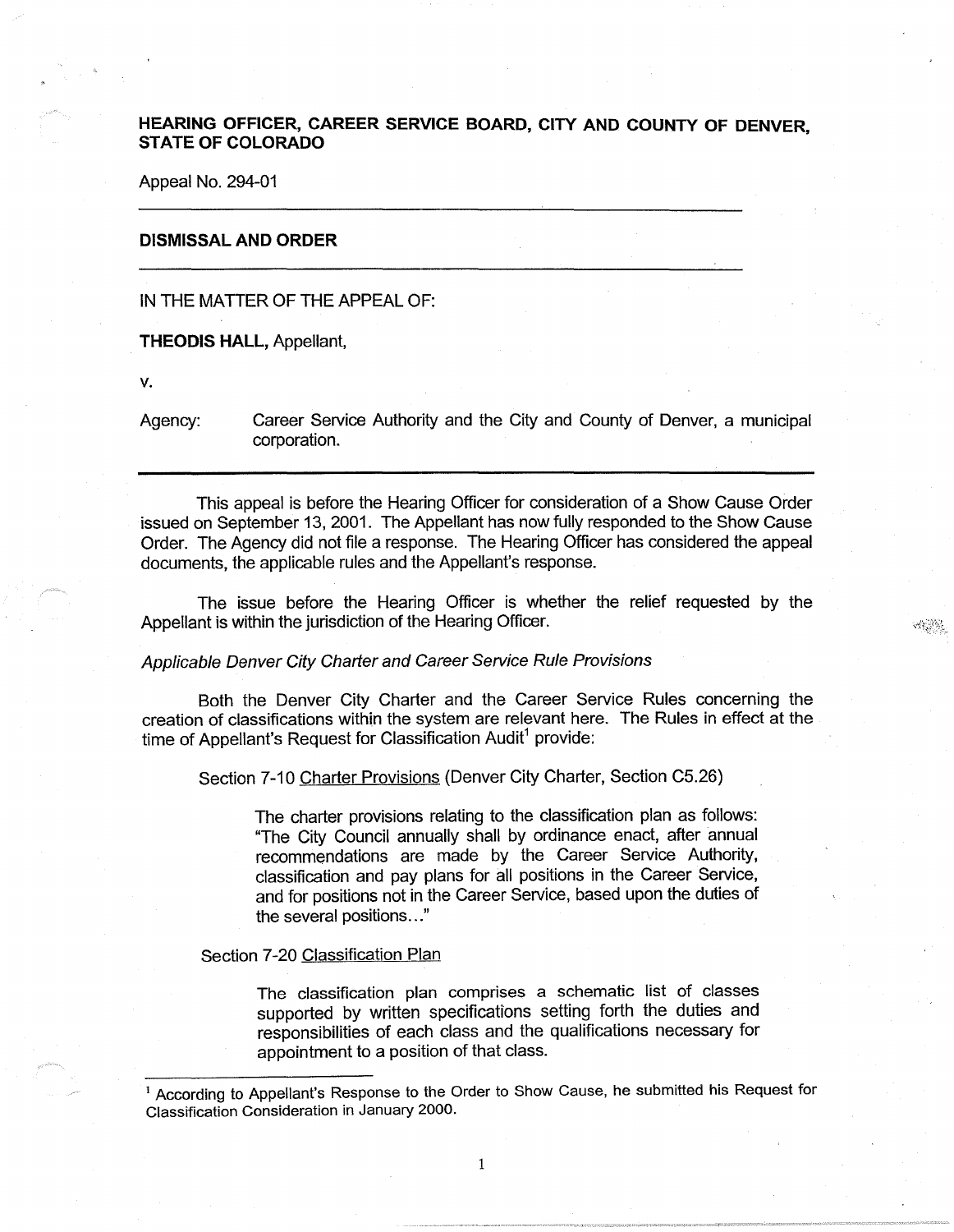# Section 7-40 Definitions

### 7-41 Class

A class shall comprise one or more positions that are so nearly alike in the essential character of their duties and responsibilities that the same pay scale, title, and qualification requirements can be applied and they can fairly and equitably be treated alike under like conditions for all other personnel purposes. The same qualification requirements shall be applied to all positions in a class regardless of the agency in which the position is located.

## 7 -42 Class Title

The title of a class shall be the official title of every position allocated to that class for personnel purposes. Organizational titles may be used for other purposes.

#### 7-43 Class Specification

The class specification shall state the characteristic duties, responsibilities, and qualification requirements which distinguish a given class from other classes. The specification shall be descriptive, but not restrictive; that is, the class specification shall describe the more typical types of work which may be allocated to a given class, but shall not be construed to restrict the assignment of other duties related to the class.

### Section 7-60 Administration of the Plan

7-61 Revised Municipal Code Provisions

(Effective 1999; Revised Municipal Code, 1982 codification, Section 18-37)

"Basis for classification plan. The position of every employee of the City in the career service shall be allocated to a class in the classification plan adopted herein. Such allocation shall be made on the basis of the duties of the position and accordance with the rules of the Career Service Board."

# 7-62 Allocation of Positions

When a position is created, the appointing authority shall send the Career Service Authority a request for classification of the position with a description of the duties and responsibilities and qualifications required. The Career Service Authority shall allocate the position to the proper class after analysis and evaluation of the kind and level of duties and responsibilities without regard to the agency for which the work is done, or budgetary availability of money.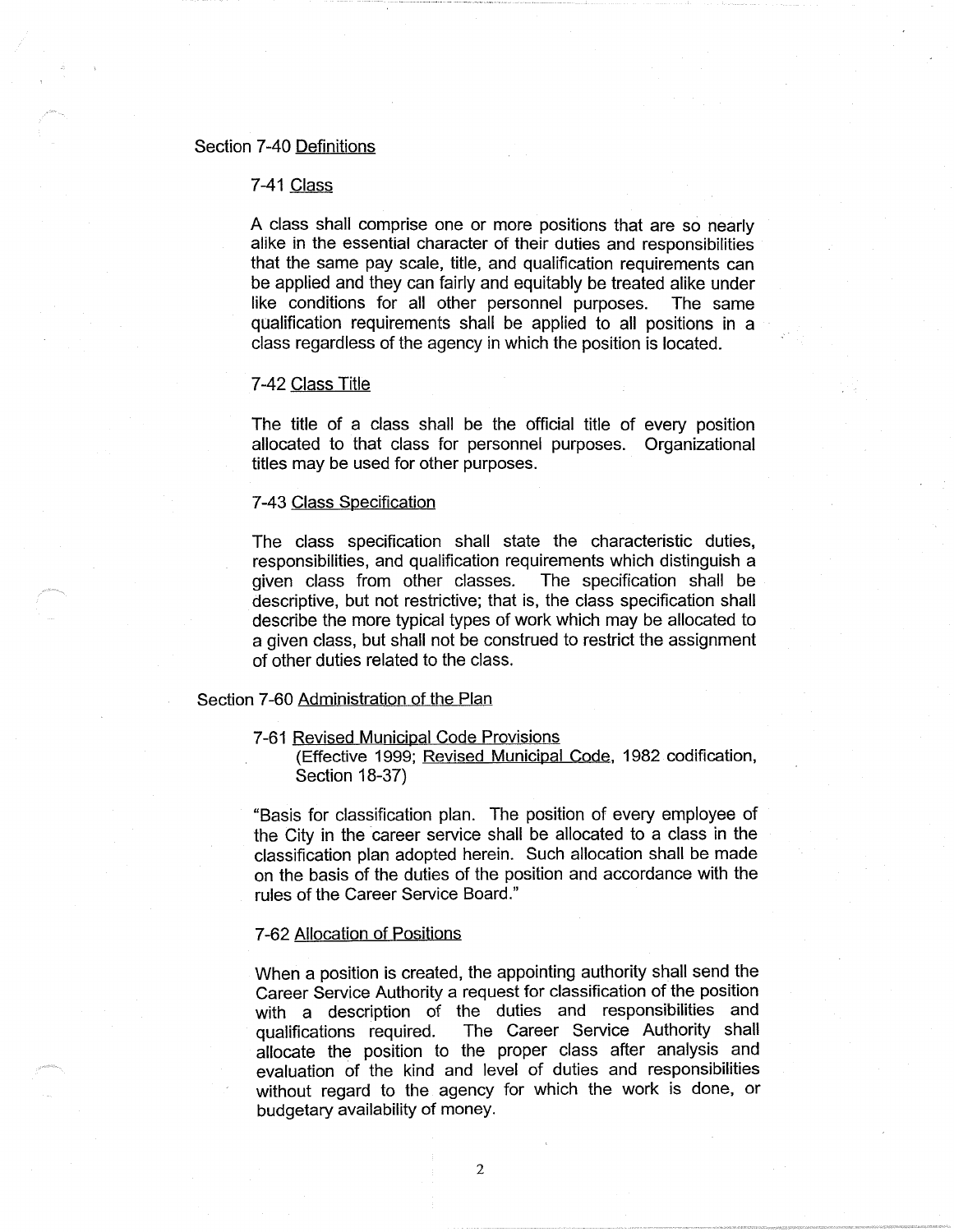## 7 -63 Creation of Provisional Class

If there is no class to which a **new position** can properly be allocated, the **Career Service Board is authorized** "to create a provisional class to which the position... may be allocated and to designate the pay grade applicable to such class..." (Subsection 141.7-1 of the Revised Municipal Code). "No provisional class shall exist for longer than three (3) months." (Subsection 141. 7-2 of the Revised Municipal Code). (emphasis added)

# 7 -65 Purpose of Reallocation

Reallocation is intended to be used to recognize change in classification resulting from:

- a) Gradual change of duties: A gradual change in the level of duties and responsibilities, or
- b) Operational change of agency: A complete or partial reorganization affecting numbers of employees, significant additions of new equipment, or substantial changes in methods or procedures affecting numbers of employees, or
- c) Changes in classification plan: A classification study or maintenance review resulting in changed class specifications.

Reallocation is not an alternative to promotion or a substitute for disciplinary action.

# 7-66 Reallocation of Positions

- a) Management responsibilities: The appointing authority is responsible for assuring that employees are assigned duties that are appropriate to their class. Where a significant change in the level or kind of duties and responsibilities is assigned to an agency or is to be assigned to an individual, except for a temporary period as described in Subsection 7-68 Temporary Assignment of Duties, or by the addition of duties and responsibilities that are incidental to the primary duties and responsibilities, such change shall be reported to the Career Service Authority for consideration of the effect on the classification of the position involved.
- b) Basis for reallocation of individual positions: Filled positions may be reallocated from one class to another class on an individual basis where all of the following conditions are found to exist: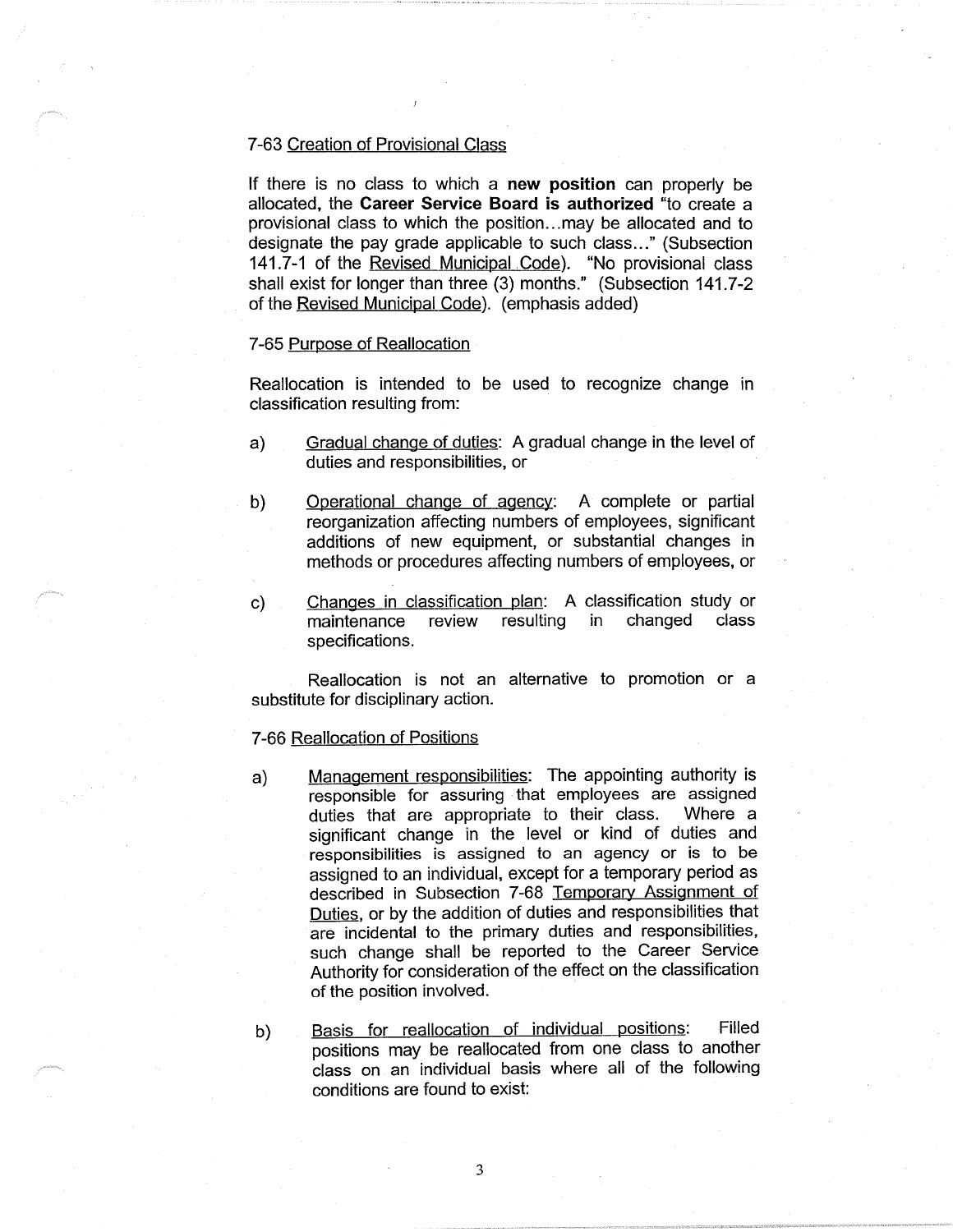- 1) Significant changes have occurred in the level of duties and responsibilities of the position, rather than changes in the performance of the incumbent.
- 2) Such change has been gradual, rather than resulting from assignments to a specific employee in a short period of time in accordance with Paragraph 7-68 a) Temporary Assignment of Duties.
- 3) Such changes in duties and responsibilities are of a permanent nature and have been performed in the position for ninety (90) days or more.
- Request for review of individual position: The appointing authority, the Career Service Authority, or an incumbent may initiate a request for review of a position if permanent and significant change has gradually occurred in the duties and responsibilities. Such requests shall be submitted only during an open filing period from January 1 through January 31 of each year. Upon a finding that extraordinary conditions exist, the personnel director may waive this limitation. The appointing authority or incumbent shall use the request form prescribed by the Career Service Authority.
- Review of individual position: Following the open filing period, the Career Service Authority shall review the changes in the position to determine if the facts presented warrant further consideration, based on the position description and a current performance enhancement plan. Positions for related positions may be requested if needed.

\* \* \*

- g) Report on classification decision: The Career Service Authority shall advise the appointing authority and all affected employees of the classification decision.
- h) Request for review of classification decision: The appointing authority or any affected employee who disagrees with a classification decision may, within ten (10) calendar days from the mailing of the classification decision, request a review of the decision by the Personnel Director. The request for review shall state all of the following:

1) the specific reasons for disagreement;

2) the title of the class specification involved; and

c)

d)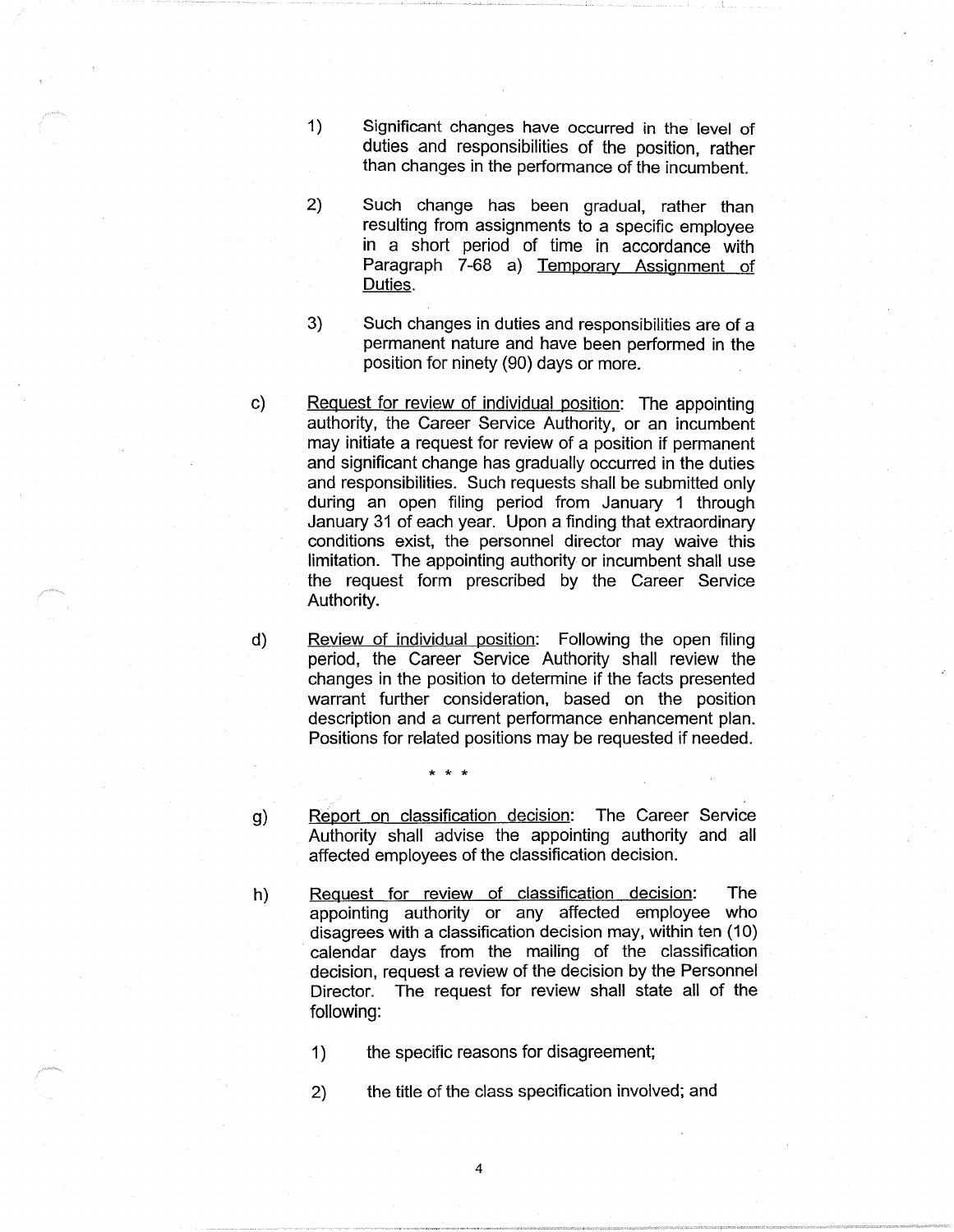- 3) the specific rule, ordinance, or charter provision violated; and
- 4) the action sought.

The Personnel Director or his or her designee shall review the protest and shall inform the applicant of his decision. Any incumbent or appointing authority who is aggrieved by this action of the Personnel Director or the designee may appeal in accordance with Rule 19 APPEALS. The period of time for filing the appeal shall be computed in accordance with subparagraph 19-22 a) 2).

## Section 7-70 Maintenance of the Plan

#### 7-71 Review of the Plan

The Career Service Authority shall make periodic reviews of the classification plan and shall prepare, for the consideration of the Career Service Board, specifications for new classes of positions, revised specifications of existing classes, changes in class titles, changes in pay grades of classes, and recommendations for abolishing classes.

### 7-72 Public Notice of Changes

The Personnel Director shall provide those appointing authorities who are affected with a draft of proposed changes in the plan, and notice shall be posted on appropriate bulletin boards at least ten (10) calendar days prior to presentation to the Career Service Board. Those who indicate a desire to be heard by the Board will be notified of time and place of Board meeting.

### 7-73 Action by the Career Service Board

**The Board, after consideration of the proposed changes in the plan, may approve, modify, or disapprove such changes, provided that when a new class is created,** or the pay grade of an existing class is changed, **such action shall be subject to Council approval** within three (3) months from the effective date of the action, (emphasis added)

7-74 Notice of Provisional Change in the Classification Plan (Effective 1966; Revised Municipal Code, 1982 Codification, Section 18-42 (c))

"The Career Service Board shall give the mayor, the auditor, and the City Council written notice of the creation of any provisional class, or change in the pay grade of any class together with the rates of pay applicable thereto and such notice shall be authority for the auditor to pay incumbents of positions affected by such change for a period not to exceed three (3) months."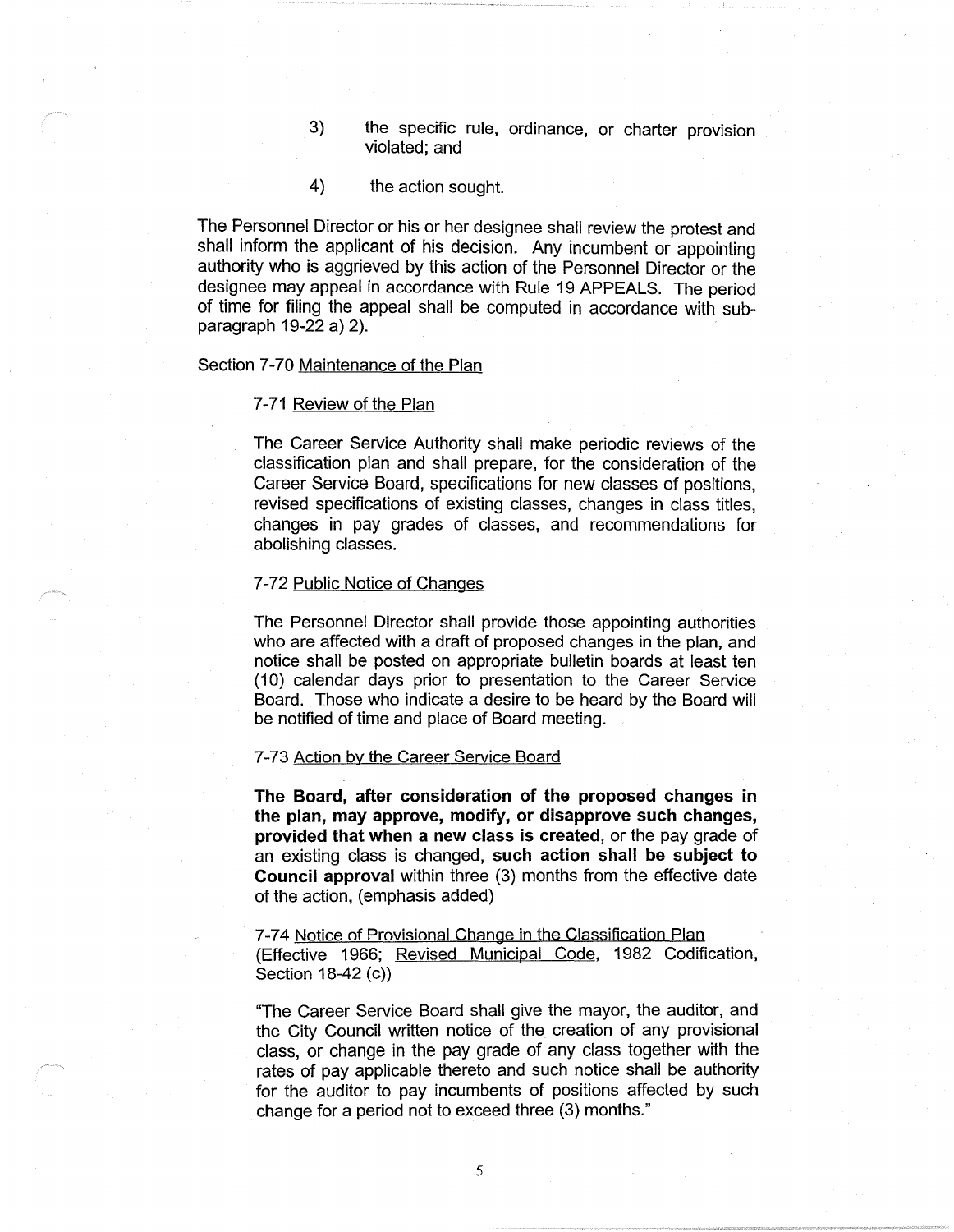# Section 19-10 Actions Subject to Appeal

The following administrative actions relating to personnel matters shall be subject to appeal:

- a) Actions of the Personnel Director: Actions of the Personnel Director or a designated representative. Which meet all of the following criteria:
	- 1) The action results in an alleged violation of the Career Service provisions of the Denver City Charter, or Ordinances relating to the Career Service, or the Personnel Rules.
	- 2) The action arises out of:
		- (b) the classification of a career service position, as provided in paragraph 7-66 h) Request for review of classification position.
	- 3) The action is one which the Personnel Director is not required to perform, and over which personal discretion or judgment in its performance is permissible.

## **Discussion**

The Hearing Officer's jurisdiction to hear a specific matter and grant relief is limited by the authority granted to her in the CSA Rules. The Hearing Officer may not act in excess of her jurisdiction, no matter how sympathetic she might be to the Appellant's position.

The law in this case is clearly settled. None of the provisions cited by Appellant as the basis for the Hearing Officer's jurisdiction affect this rule of law.

As this Hearing Officer discussed in several prior decisions, the power to create and maintain the classification plan is vested in the Career Service Authority. (See, In the Matter of the Appeals of Leola Davis, et al., CSA Appeals 24-00 through 27-00). Both the Career Service Board and the City Council must approve the classification plan. Under Charter Provision c5.26, as adopted in CSR §7-10, the City Council "shall by ordinance enact. .. classification and pay plans for all positions in the Career Service." The Career Service Authority is vested with the authority to make periodic reviews of the classification plan and prepare, for the consideration of the Career Service Board, specifications for new classes of positions. (CSR §7-71) The Board, after consideration of the proposed changes in the plan, may approve, modify, or disapprove such changes. City Council approval must occur within three (3) months from the effective date of the action. (CSR §7-73) If there is no class to which a new position can properly be allocated, the Career Service Board is authorized to create a provisional class to which the position may be allocated. (Revised Municipal Code §141.7-1, CSR §7-63)